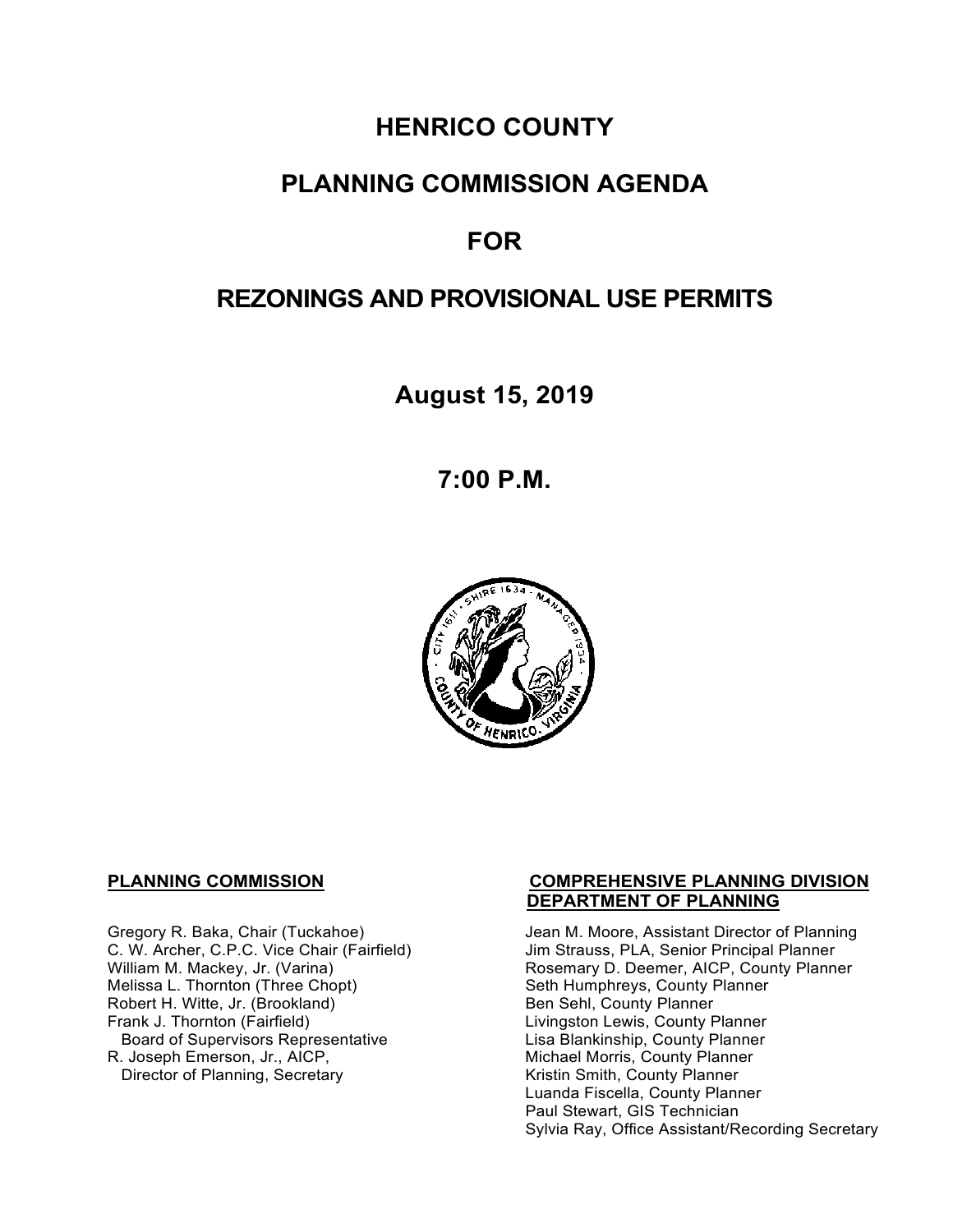## **PLANNING COMMISSION REZONING MEETING FINAL AGENDA AUGUST 15, 2019**

#### **BEGINNING AT 5:30 P.M.**

**DINNER AND WORK SESSION:** The Planning Commission will have dinner and a work session in the County Manager's Conference Room to continue their discussion on Short Term Rentals.

**BEGINNING AT 7:00 P.M.**

**WELCOME:**

**PLEDGE OF ALLEGIANCE:**

**RECOGNITION OF NEWS MEDIA:**

**CALL TO ORDER:**

**REQUESTS FOR WITHDRAWALS AND DEFERRALS: (0); (2)**

**REQUESTS FOR EXPEDITED ITEMS: (3)**

**CASES TO BE HEARD: (6)**

#### **BROOKLAND:**

### *(Deferred from the July 11, 2019 Meeting)*

**REZ2017-00032 Arthur McGurn for The McGurn Company:** Request to conditionally rezone from R-2 One-Family Residence District and [R-6C] General Residence District (Conditional) to R-3C One-Family Residence District (Conditional) Parcels 767-760-8701 and 768-760-1507 containing 4.305 acres located at the northeast intersection of Hungary and Hungary Spring Roads. The applicant proposes a singlefamily development. The R-3 District allows a minimum lot area of 11,000 square feet and a maximum gross density of 3.96 units per acre. The use will be controlled by proffered conditions and zoning ordinance regulations. The 2026 Comprehensive Plan recommends Suburban Residential 2, density should not exceed 3.4 units per acre. **Staff – Rosemary Deemer (Deferral Requested to the October 10, 2019 Meeting)**

**Deferred to the October 10, 2019 Meeting**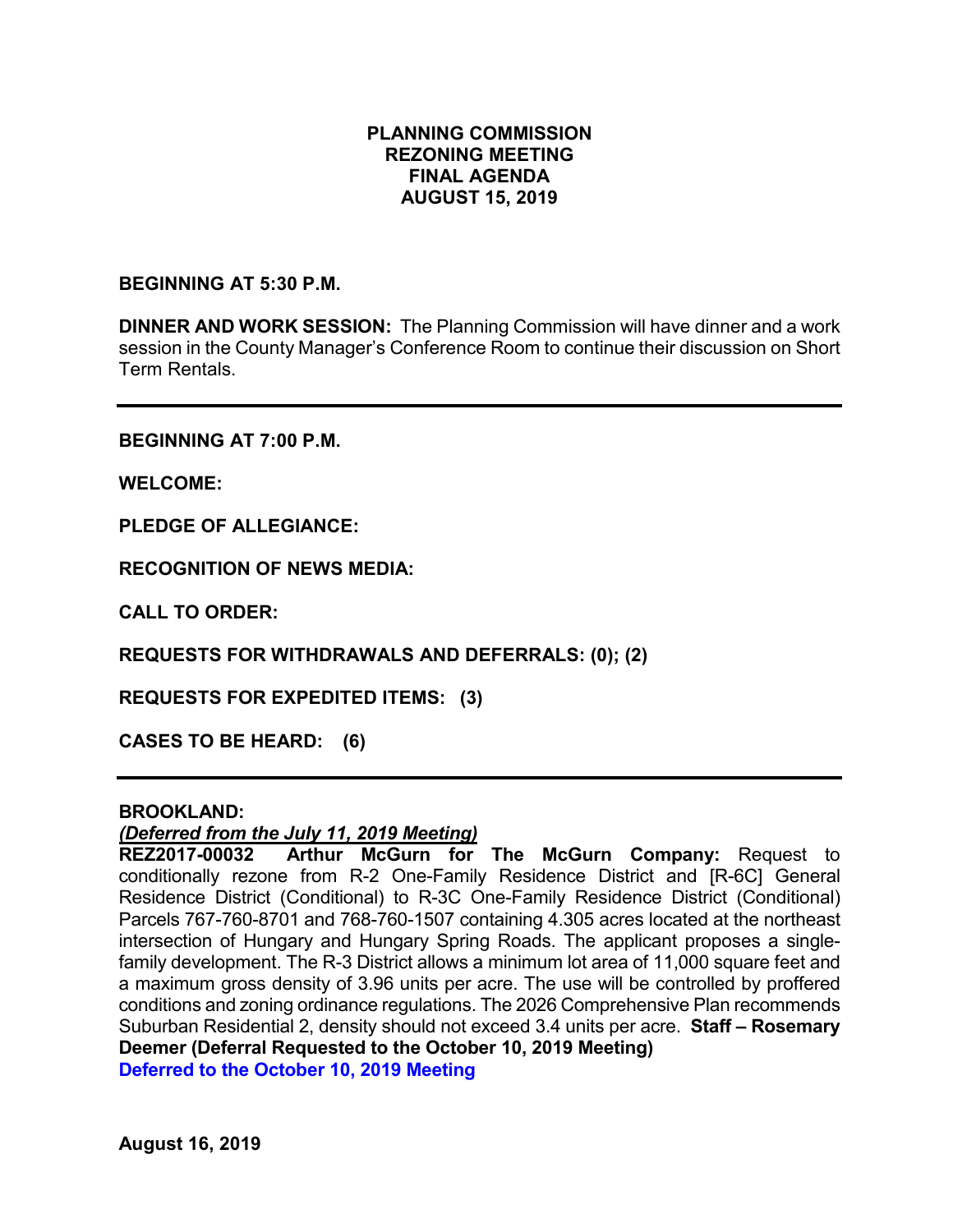### **VARINA:**

*(Deferred from the July 11, 2019 Meeting)* **Jeffrey P. Geiger for 7-Eleven, Inc.:** Request to conditionally rezone from B-1 Business District to B-2C Business District (Conditional) Parcels 801-703- 1153 and 801-703-0569 containing 1.043 acres located at the intersection of New Market Road (State Route 5) and Osborne Turnpike. The applicant proposes a convenience store with fuel pumps. The use will be controlled by zoning ordinance regulations and proffered conditions. The 2026 Comprehensive Plan recommends Commercial Concentration. **Staff – Rosemary Deemer**

**Recommended for Approval**

# *(Deferred from the July 11, 2019 Meeting)*

**PUP2019-00010 Jeffrey P. Geiger for 7-Eleven, Inc.:** Request for a Provisional Use Permit under Sections 24-58.2(a), 24-120 and 24-122.1 of Chapter 24 of the County Code in order to allow extended hours of operation from 5 a.m. to 12 midnight for a proposed convenience store with fuel pumps on Parcels 801-703-1153 and 801-703-0569 located at the intersection of New Market Road (State Route 5) and Osborne Turnpike. The existing zoning is B-1 Business District. The B-2C zoning district is requested with companion case REZ2019-00023. The 2026 Comprehensive Plan recommends Commercial Concentration. **Staff – Rosemary Deemer Recommended for Approval**

**PUP2019-00011 Angie LeBlanc for Accelerated Dental Assisting Academy:** Request for a Provisional Use Permit under Sections 24-55(d), 24-120 and 24-122.1 of Chapter 24 of the County Code to allow a dental trade school within an existing dental office on Parcel 826-716-5016 located on the south line of West Williamsburg Road (U.S. Route 60) approximately 70' east of its intersection with Confederate Avenue. The existing zoning is B-1 Business District. The 2026 Comprehensive Plan recommends Commercial Concentration. The site is in the Airport Safety Overlay District and the Enterprise Zone. **Staff – Michael Morris (Expedited Agenda Requested) Recommended for Approval**

**REZ2019-00011 Ann Neil Cosby and Adena M. Patterson for ZAC, LLC:** Request to conditionally rezone from M-2 General Industrial District to R-6C General Residence District (Conditional) Parcel 798-713-5365 and part of Parcel 798-713-3911 containing 3.03 acres located along the Richmond City line between the CSX Railroad and 37th Street. The applicant proposes a multifamily development of no more than 60 units. The R-6 District allows a maximum gross density of 19.8 units per acre. The use will be controlled by proffered conditions and zoning ordinance regulations. The 2026 Comprehensive Plan recommends Heavy Industry. **Staff – Ben Sehl Recommended for Approval**

**REZ2019-00012 Ann Neil Cosby and Adena M. Patterson for ZAC, LLC:** Request to conditionally rezone from M-2 General Industrial District to UMUC Urban Mixed-Use District (Conditional) Parcel 797-711-8880 containing 14.61 acres located at the northeast intersection of Old Osborne Turnpike (State Route 5) and Bickerstaff Road. The applicant proposes a mixed-use multifamily development of no more than 350 units. The uses will

**August 16, 2019**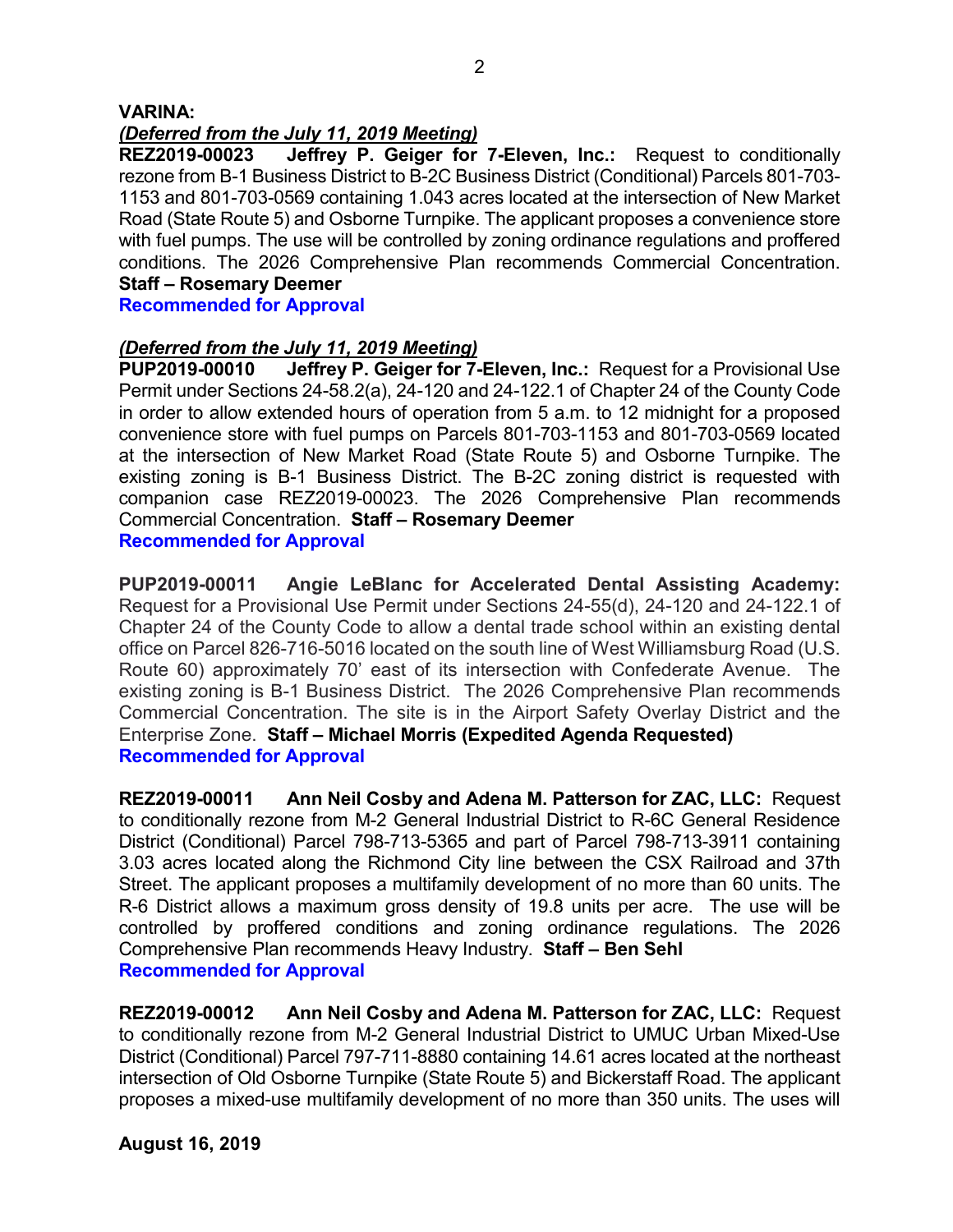be controlled by zoning ordinance regulations and proffered conditions. The 2026 Comprehensive Plan recommends Urban Mixed-Use. **Staff – Ben Sehl Recommended for Approval**

**PUP2019-00007 Ann Neil Cosby and Adena M. Patterson for ZAC, LLC:** Request for a Provisional Use Permit under Sections 24-32.1(a, m, s, w, and z), 24-120 and 24- 122.1 of Chapter 24 of the County Code to allow for an area designated for the preparation or service of food or beverages or the sale or display of merchandise conducted in open areas or structures; parking plan; buildings and structures exceeding 60' in height; commercial or office square footage of less than 25 percent of the total building square footage of the UMU district; and the number of for-lease multifamily dwelling units exceeding 30 percent of the total units of the UMU district on Parcel 797-711-8880 located at the northeast intersection of Old Osborne Turnpike (State Route 5) and Bickerstaff Road. The existing zoning is M-2 General Industrial District. UMUC zoning is proposed with REZ2019-00012. The 2026 Comprehensive Plan recommends Urban Mixed-Use. **Staff – Ben Sehl**

**Recommended for Approval**

**FAIRFIELD:** None.

# **THREE CHOPT:**

# *(Deferred from the July 11, 2019 Meeting)*

**REZ2019-00017 Jesse R. Penn, III:** Request to rezone from A-1 Agricultural District to O-1 Office District (Conditional) Parcel 739-755-8658 containing 1.047 acres located on the north line of Church Road, approximately 145' east of its intersection with John Rolfe Parkway. The applicant proposes office uses which will be controlled by zoning ordinance regulations and proffered conditions. The 2026 Comprehensive Plan recommends Office. **Staff – Seth Humphreys** 

**Deferred to the September 12, 2019 Meeting**

### *(Deferred from the July 11, 2019 Meeting)*

**REZ2017-00010 James W. Theobald for MS Richmond Investors LLC:** Request to conditionally rezone from A-1 Agricultural District to R-5AC General Residence District (Conditional) Parcels 744-763-8661, 744-763-9175, 745-763-2013, 745-763-2727, 745- 763-3440, 745-763-4567, 745-763-5481, 745-763-6093 and 745-764-0618 containing 18.580 acres located between the east line of Belfast Road and the west line of Glasgow Road at its intersection with Ireland Road. The applicant proposes a zero lot line development with detached homes. The R-5A District allows a maximum density of six (6) units per acre. The use will be controlled by zoning ordinance regulations and proffered conditions. The 2026 Comprehensive Plan recommends Traditional Neighborhood Development. **Staff – Lisa Blankinship (Expedited Agenda Requested) Recommended for Approval**